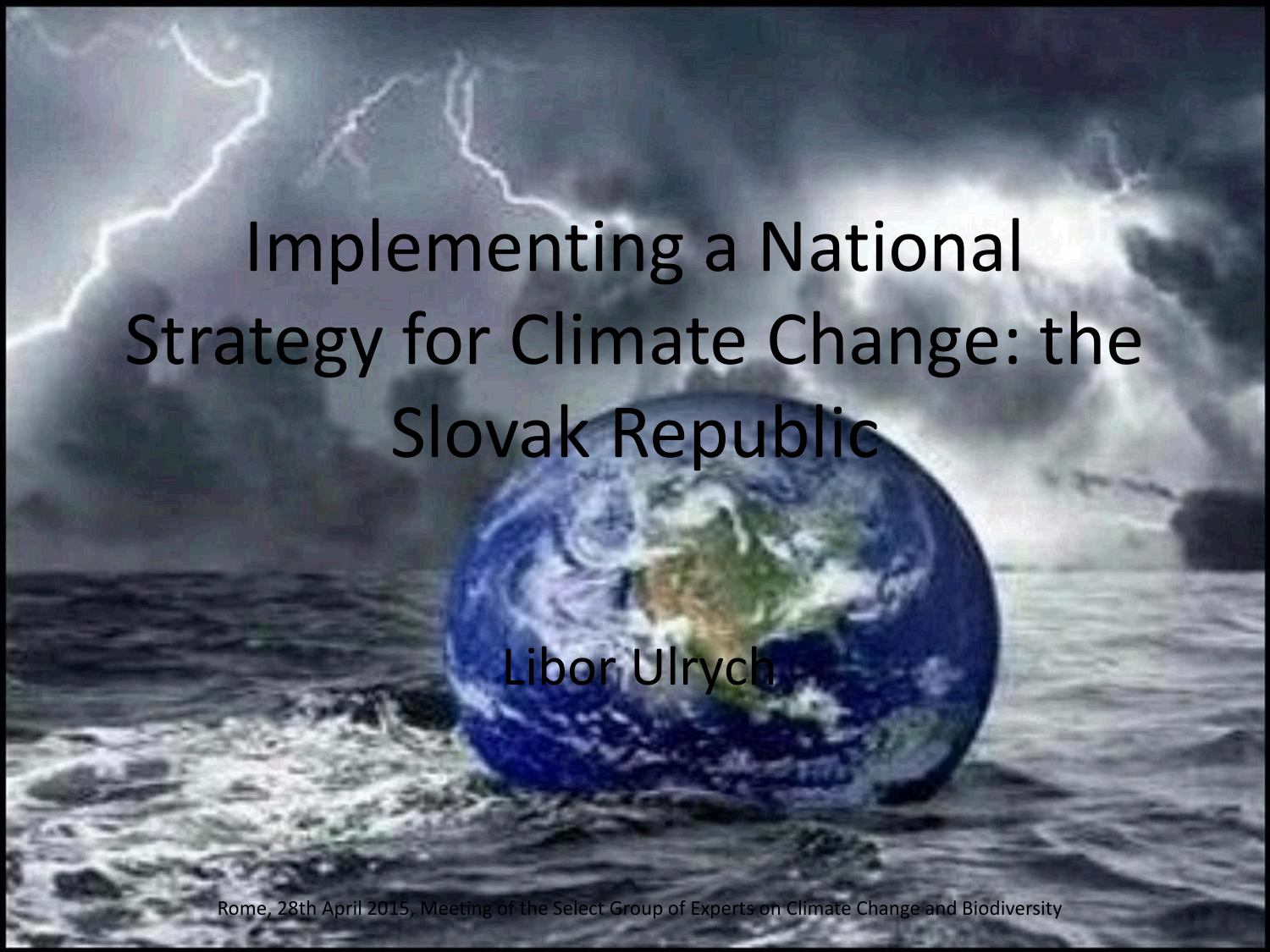### Contents

- Formal background
- Main issues from the view of biodiversity
- Possible tools
- Cross-sectoral problems
- Plant species from appendix I some examples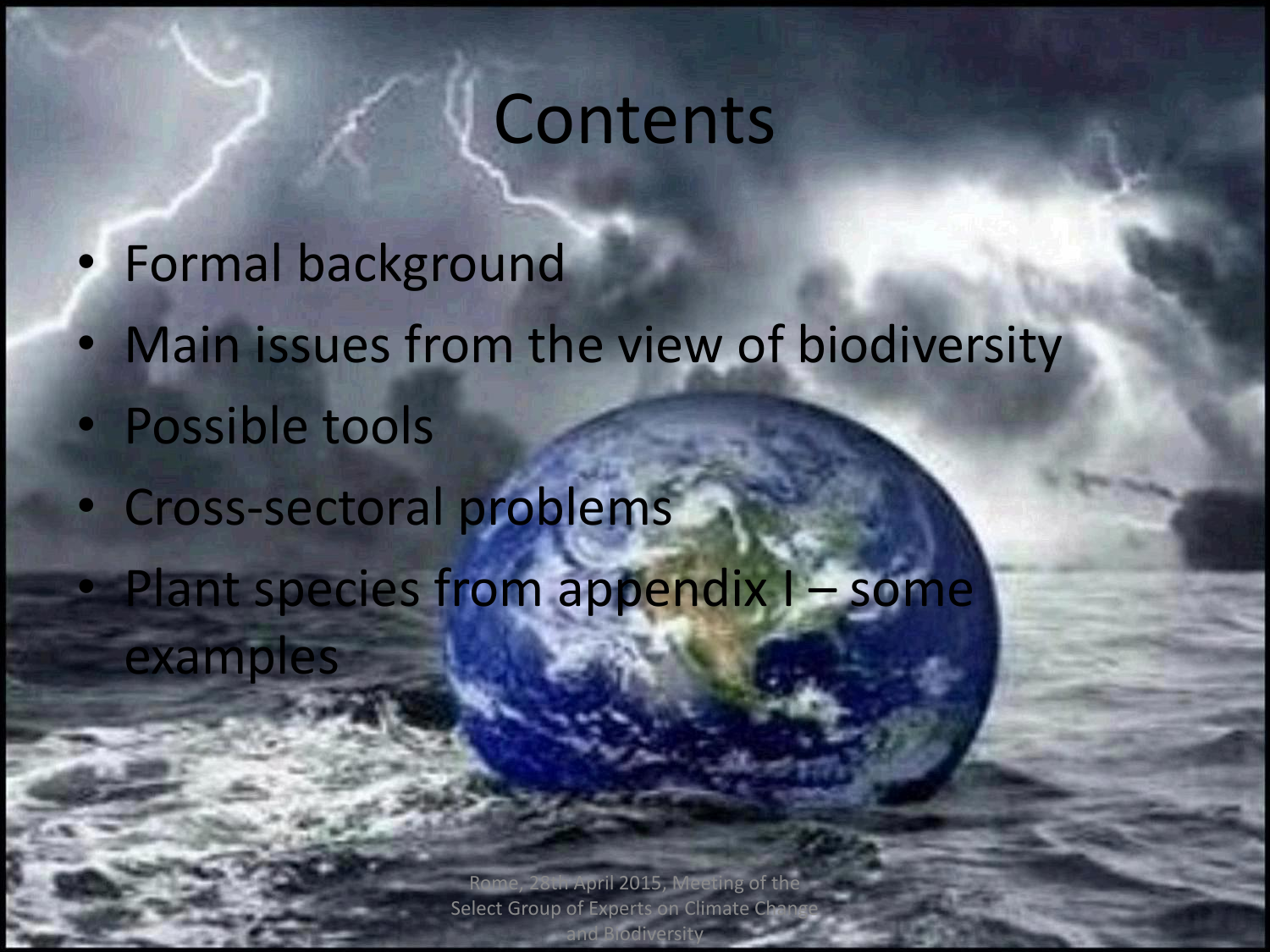#### National strategy for climate change

- Strategy of adaptation to negative effects of climate changes in Slovakia
	- <http://www.minzp.sk/files/oblasti/politika-zmeny-klimy/nas-sr-2014.pdf> Govermental approval (no. 148 from 26 th March 2014)
	- based on EU documents
		- cross-sectoral
	- ad hoc working group leaded by Ministry of Environment, Department of Climate Changes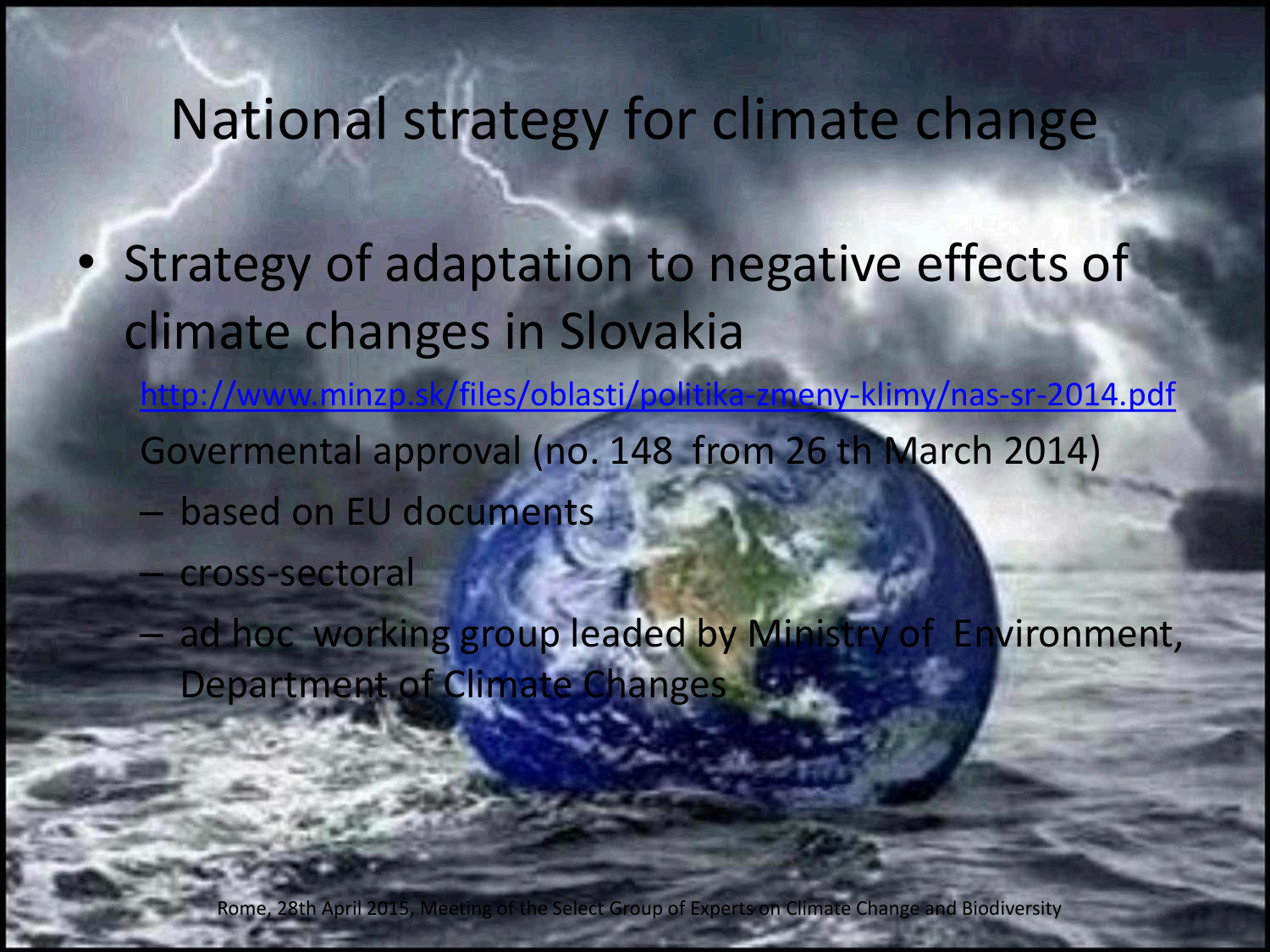"Strategic Agenda on adaptation to climate change in the Carpathian Region".

- adopted by Ministers at the Fourth Meeting of the Conference of the Parties to the Carpathian Convention (COP4), in Mikulov, Czech Republic, from 23 to 26 September 2014 and provides the framework for further strategic action
	- /www.carpathianconvention.org/eventdetailcop/events/cop4[-](http://www.carpathianconvention.org/eventdetailcop/events/cop4-fourth-meeting-of-the-conference-of-the-parties-to-the-carpathian-convention-copy.html)fourth-meeting-of-the--to-the-carpathian-convention-cop
- projects CARPIVIA, CarpathCC and CARPATCLIM funded under the preparatory action "Climate of the Carpathian Basin"
	- <http://www.carpivia.eu/>
	- http://www.carpathc
	- http://www.carpatclim-eu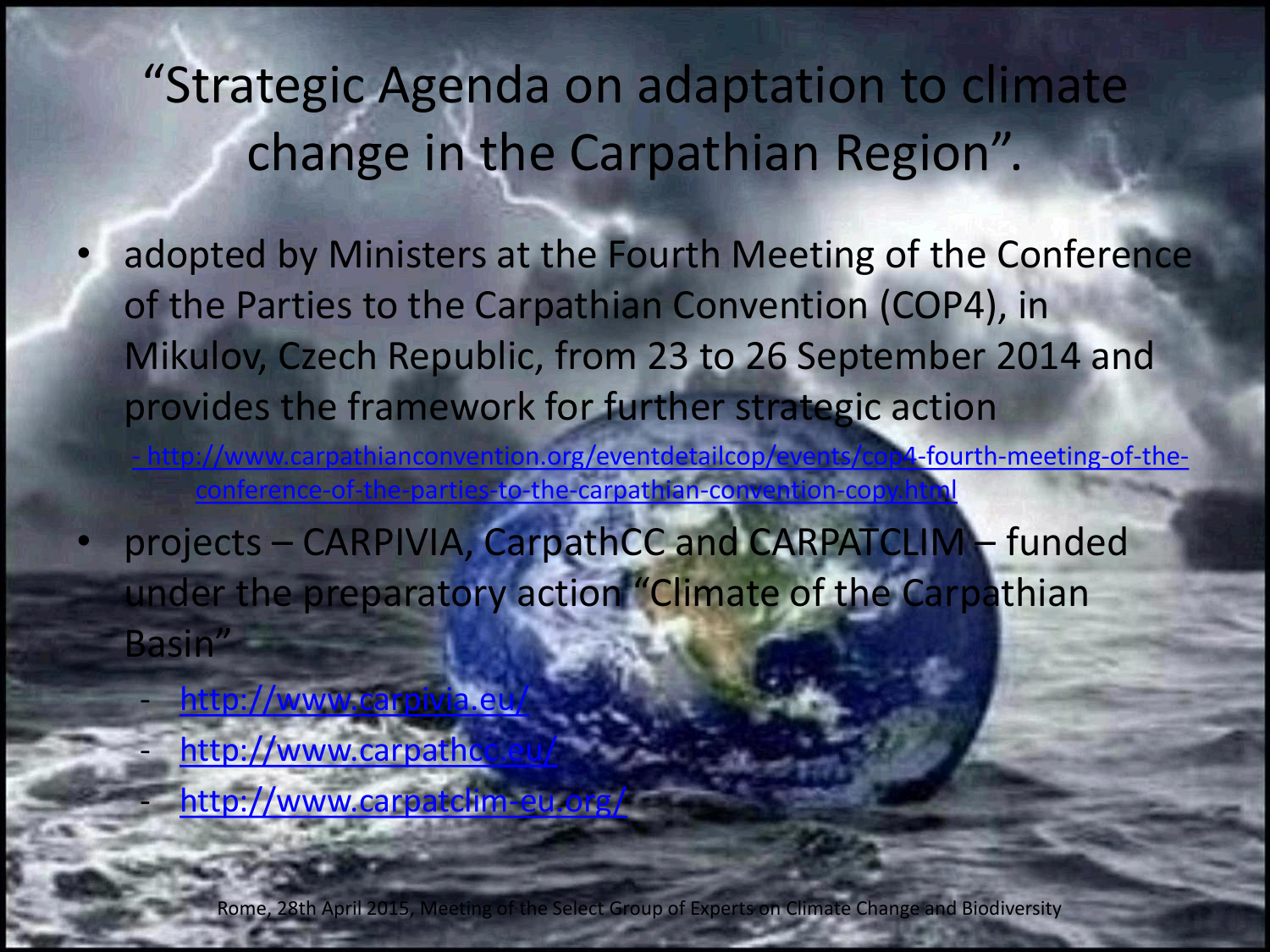### Main issues biodiversity and climate changes

- Invasive species
- Forests
	- Wetlands and peatlands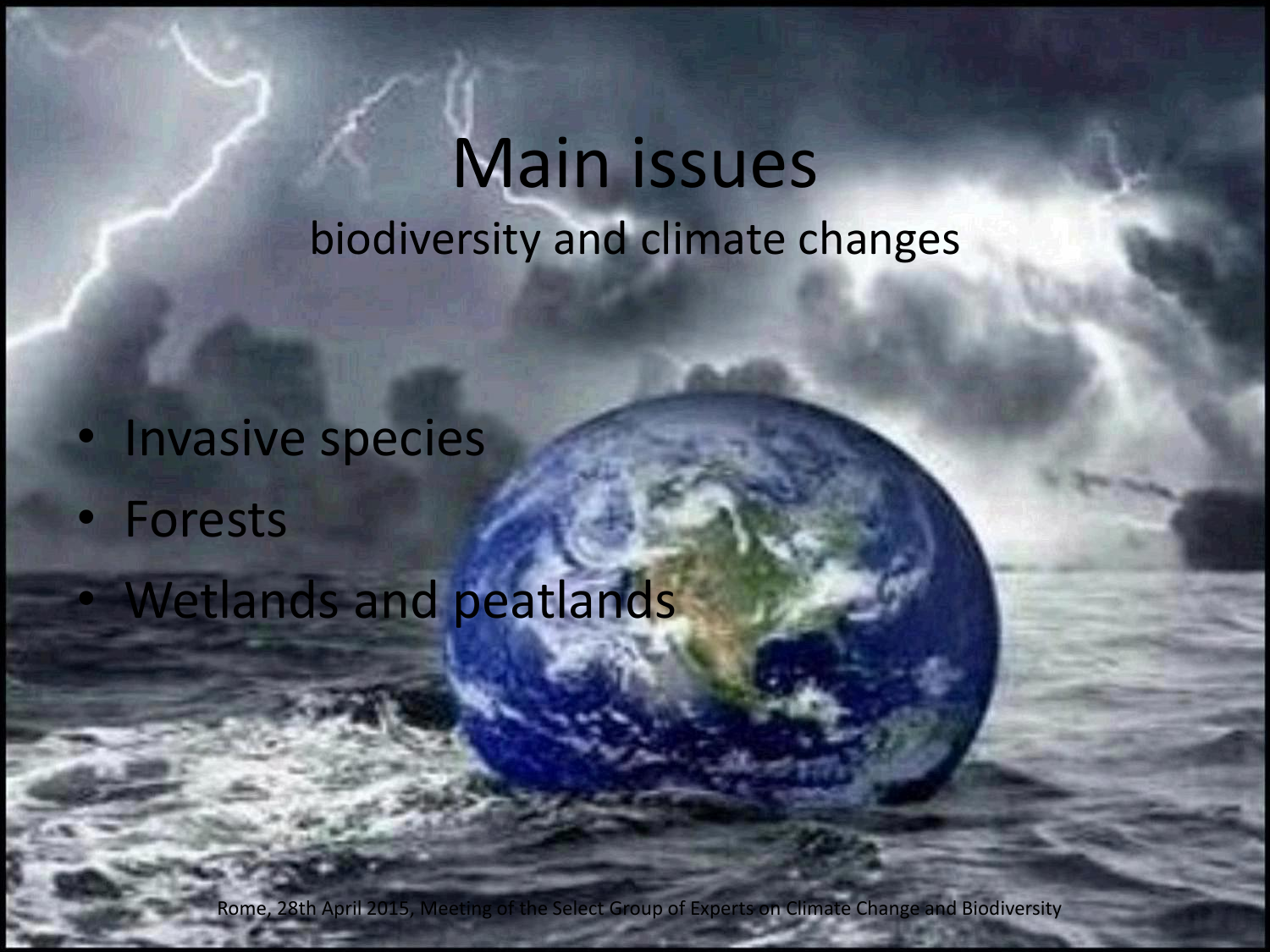#### Operational programme – Environmental quality (structural funds)

- Priority axes 1 priority 2 water priority 3 biodiversity
- Priority axes 2 investment in adaptation to climate changes (flood prevention, green infrastructure, water catchment)
	- Priority axes 3 risks, prevention, extraordinary disasters caused from climate chan
	- Priority axes 4 lowcarbon management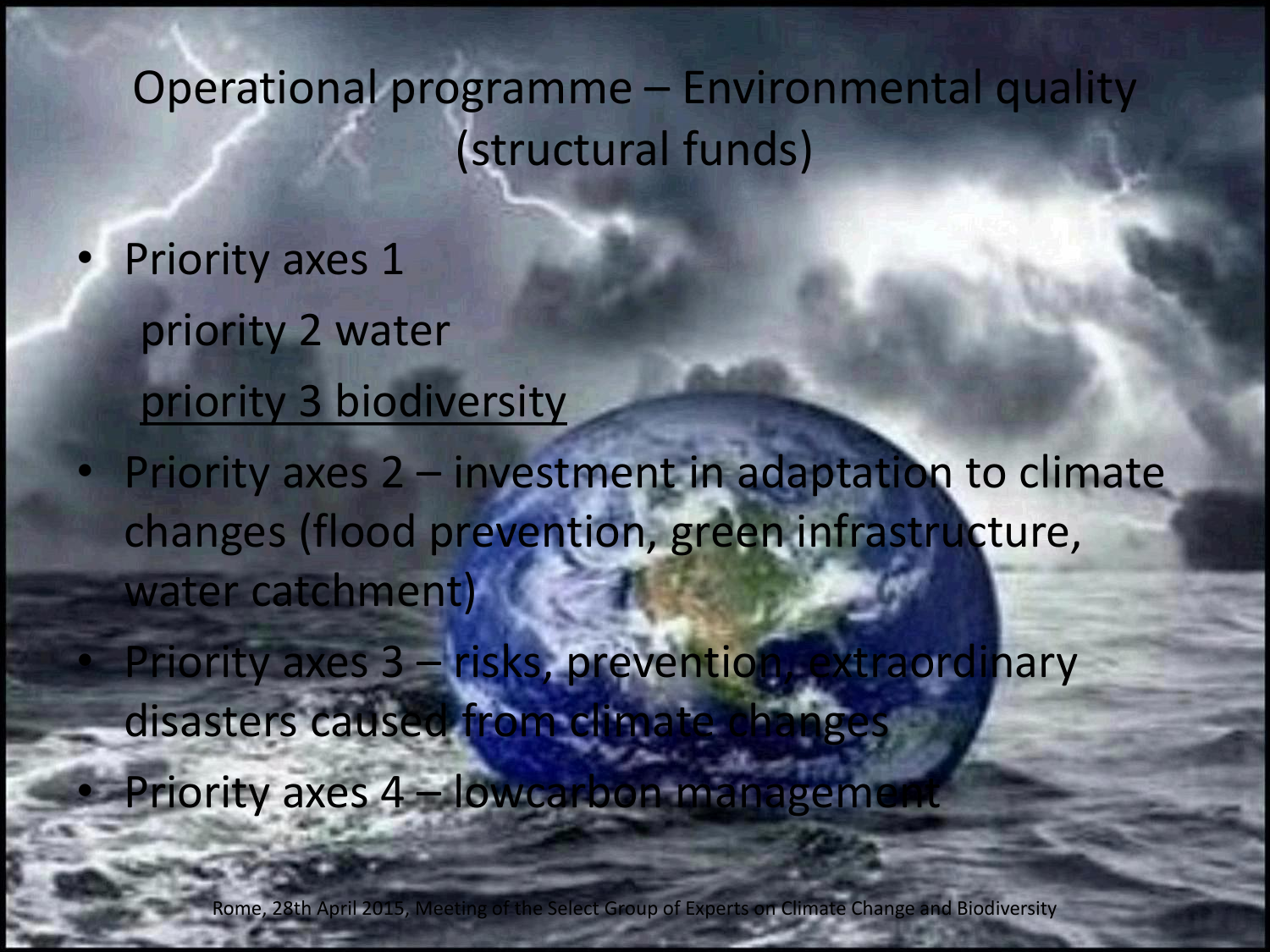### Cross-control?

- Problematic questions covered by "green energy"
- Biomass energy plantations potential source of invasive plants Regulation (EU) No 1143/2014 • So called "small hydropower plants" barriers, hydrodynamic change • Photovoltaic power systems – grasslands Secondary effects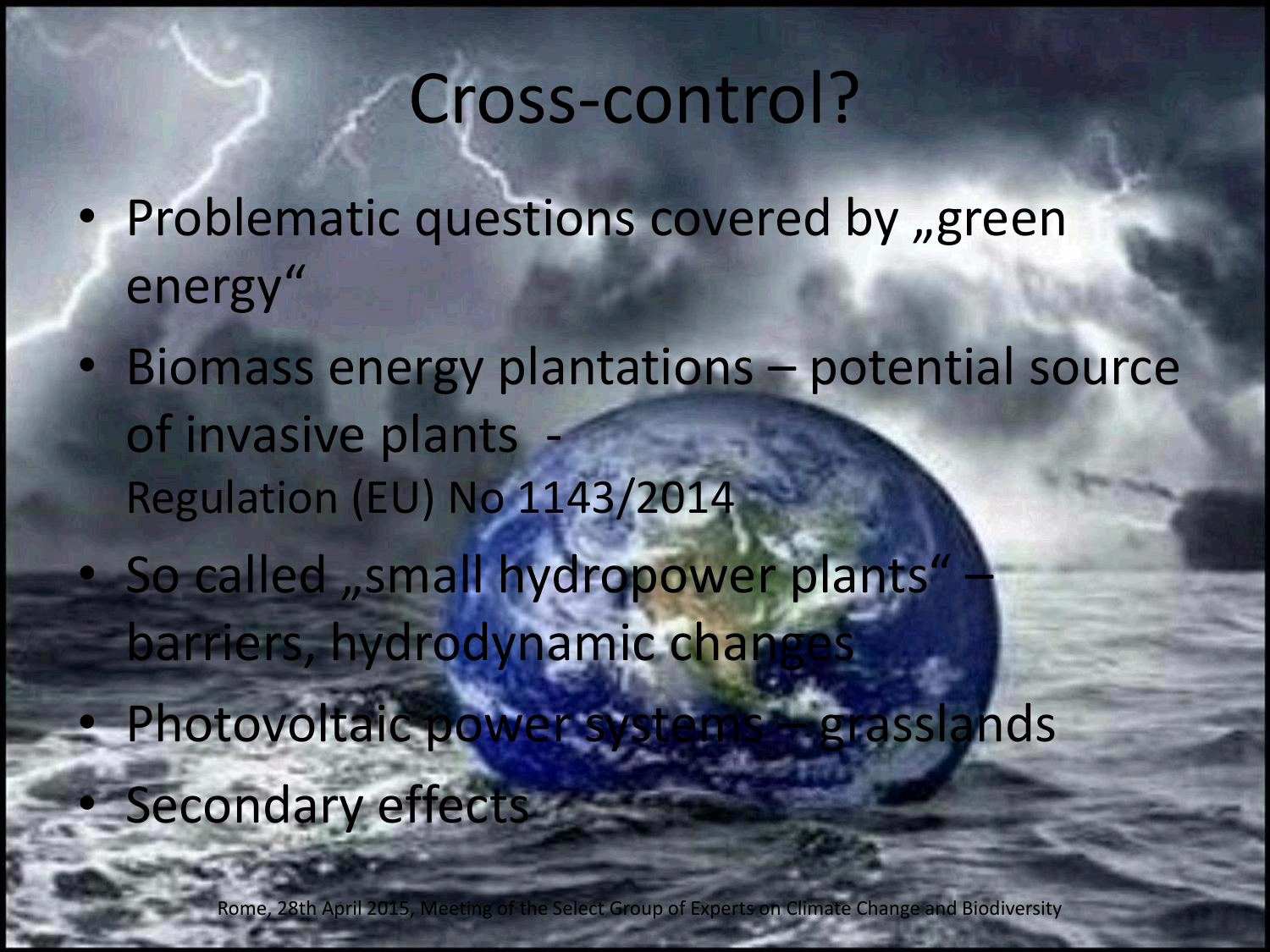#### Plant species from appendix I some examples, opened questions, problems?

- Colchicum arenarium
- Himantoglossum caprinum
- north border of species distribution
	- climatic changes, global warming – advantage or disadvantage?
	- Study of biology ecology